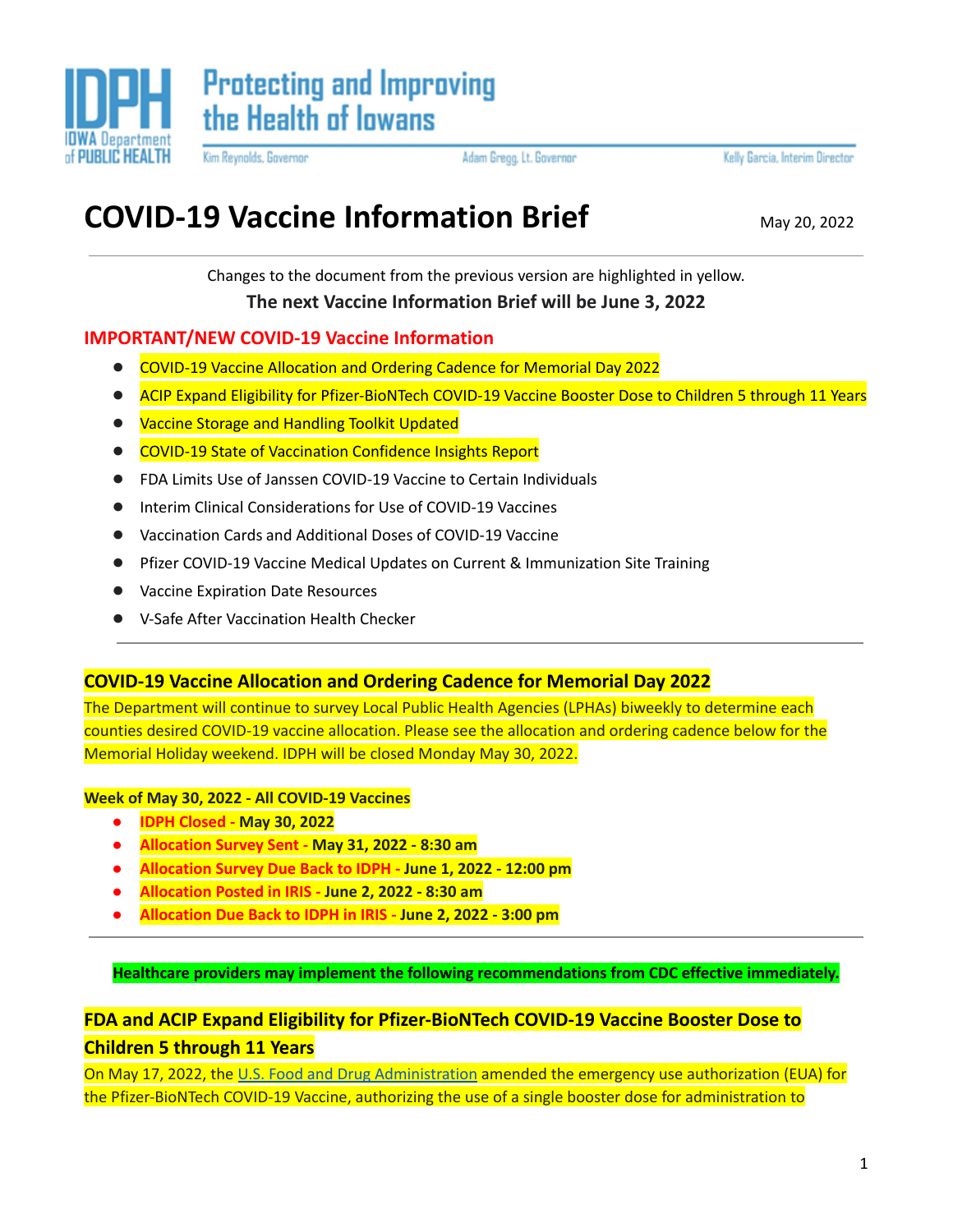individuals 5 through 11 years of age at least five months after completion of a primary series with the Pfizer-BioNTech COVID-19 Vaccine.

Following the meeting of the Advisory Committee on Immunization Practices' (ACIP), CDC is expanding eligibility of COVID-19 vaccine booster doses to everyone 5 years of age and older. **CDC now recommends children ages 5 through 11 years should receive a booster shot 5 months after their initial Pfizer-BioNTech vaccination series.**

**In addition, CDC is strengthening its recommendation that those 12 and older who are immunocompromised** and those 50 and older should receive a second booster dose at least 4 months after their first. Over the past month there has been steady increases in cases, with a steep and substantial increase in hospitalizations for older Americans. While older Americans have the highest coverage of any age group of first booster doses, most older Americans received their last dose (either their primary series or their first booster dose) many months ago, leaving many who are vulnerable without the protection they may need to prevent severe disease, hospitalization, and death.

# **Booster Dose Recommendations**

| Age                | <b>Pfizer-BioNTech</b><br><b>COVID-19 vaccine</b><br>primary series                 | <b>Moderna</b><br><b>COVID-19 vaccine</b><br>primary series                         | <b>Janssen</b><br><b>COVID-19 vaccine</b><br>primary series                         |
|--------------------|-------------------------------------------------------------------------------------|-------------------------------------------------------------------------------------|-------------------------------------------------------------------------------------|
| $\geq$ 18<br>years | <b>Should</b> receive a booster<br>5 months after receipt of<br>primary series dose | <b>Should</b> receive a booster<br>5 months after receipt of<br>primary series dose | <b>Should</b> receive a booster<br>2 months after receipt of<br>primary series dose |
| $5 - 17$<br>years  | <b>Should</b> receive a booster<br>5 months after receipt of<br>primary series dose | Not authorized                                                                      | Not authorized                                                                      |

Refer to CDC's Interim Clinical [Considerations](https://t.emailupdates.cdc.gov/r/?id=h638ed30e,165d2f8e,165d4668&e=QUNTVHJhY2tpbmdJRD1VU0NEQ18yMTIwLURNODAzNjImQUNTVHJhY2tpbmdMYWJlbD1VcGRhdGVkJTIwR3VpZGFuY2UlM0ElMjBJbnRlcmltJTIwQ2xpbmljYWwlMjBDb25zaWRlcmF0aW9ucyUyMGZvciUyMFVzZSUyMG9mJTIwQ09WSUQtMTklMjBWYWNjaW5lcw&s=uDcC5D_ThCxY4vxXhG42QgM-7lb_2gDCm43nlFjaY_0) for Use of COVID-19 Vaccines Currently Approved or Authorized in the [United](https://t.emailupdates.cdc.gov/r/?id=h638ed30e,165d2f8e,165d4668&e=QUNTVHJhY2tpbmdJRD1VU0NEQ18yMTIwLURNODAzNjImQUNTVHJhY2tpbmdMYWJlbD1VcGRhdGVkJTIwR3VpZGFuY2UlM0ElMjBJbnRlcmltJTIwQ2xpbmljYWwlMjBDb25zaWRlcmF0aW9ucyUyMGZvciUyMFVzZSUyMG9mJTIwQ09WSUQtMTklMjBWYWNjaW5lcw&s=uDcC5D_ThCxY4vxXhG42QgM-7lb_2gDCm43nlFjaY_0) States for guidance on populations eligible for additional boosters.

#### **FDA Evaluation of Safety**

The safety of a single booster dose of the Pfizer-BioNTech COVID-19 Vaccine in this age group was assessed in approximately 400 children who received a booster dose at least five months (range 5 to 9 months) after completing a two-dose primary series. The most commonly reported side effects were pain, redness and swelling at the injection site, as well as fatigue, headache, muscle or joint pain and chills and fever.

**During Omicron** predominant period, COVID-19 incidence rates among unvaccinated children ages  $5 - 11$  years were 1.3X higher than rates in children vaccinated with a primary series.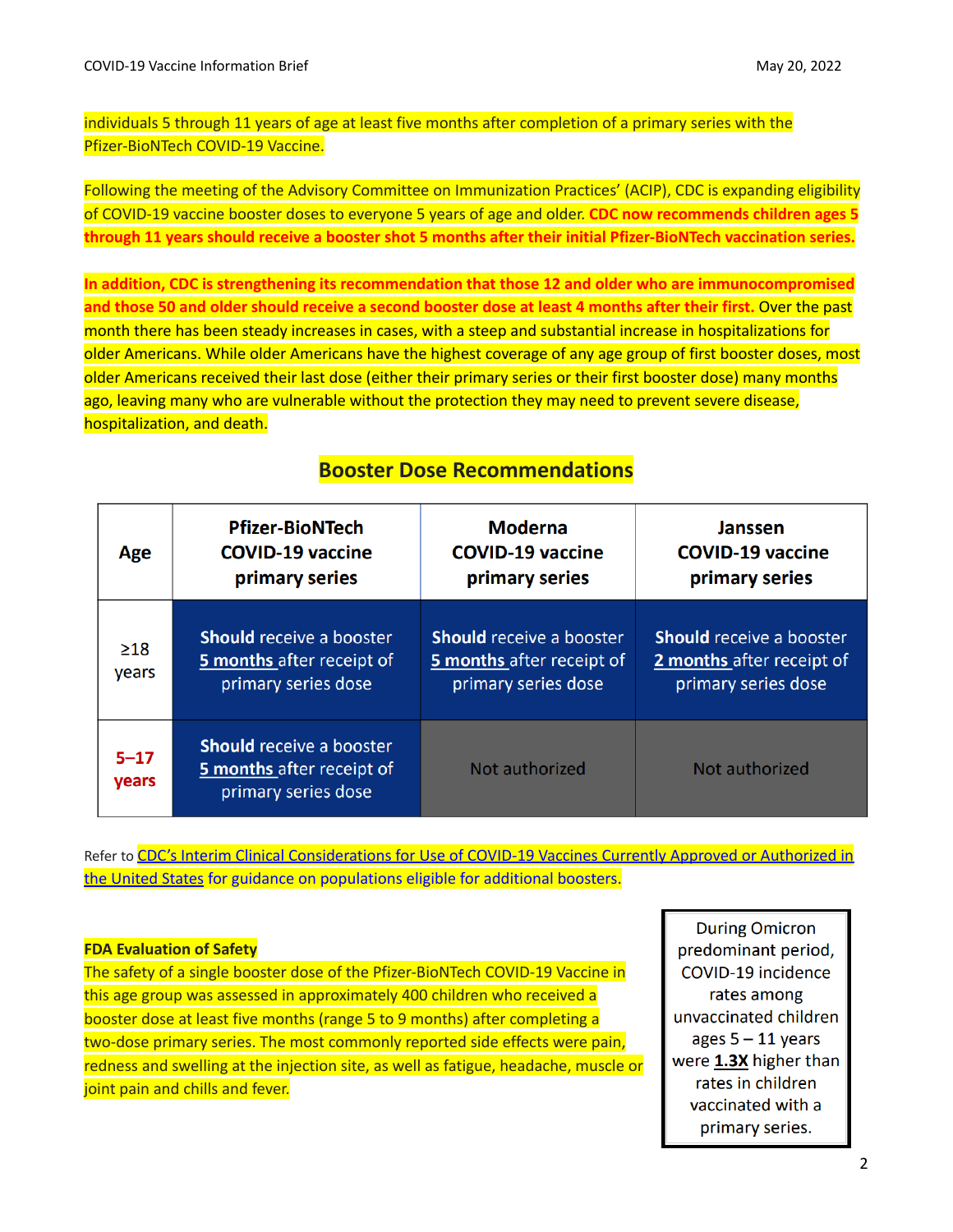#### **Resources**

- [Pfizer-BioNTech](https://lnks.gd/l/eyJhbGciOiJIUzI1NiJ9.eyJidWxsZXRpbl9saW5rX2lkIjoxMDEsInVyaSI6ImJwMjpjbGljayIsImJ1bGxldGluX2lkIjoiMjAyMjA1MTcuNTgwMjM4NDEiLCJ1cmwiOiJodHRwczovL3d3dy5mZGEuZ292L2VtZXJnZW5jeS1wcmVwYXJlZG5lc3MtYW5kLXJlc3BvbnNlL2Nvcm9uYXZpcnVzLWRpc2Vhc2UtMjAxOS1jb3ZpZC0xOS9jb21pcm5hdHktYW5kLXBmaXplci1iaW9udGVjaC1jb3ZpZC0xOS12YWNjaW5lP3V0bV9tZWRpdW09ZW1haWwmdXRtX3NvdXJjZT1nb3ZkZWxpdmVyeSJ9.zPS9l_2nj2Ca1_v6FM_zb1l4xYT0i8TEauDth1Fu5mY/s/1257200056/br/131430565874-l) COVID-19 Vaccine
- [COVID-19](https://lnks.gd/l/eyJhbGciOiJIUzI1NiJ9.eyJidWxsZXRpbl9saW5rX2lkIjoxMDIsInVyaSI6ImJwMjpjbGljayIsImJ1bGxldGluX2lkIjoiMjAyMjA1MTcuNTgwMjM4NDEiLCJ1cmwiOiJodHRwczovL3d3dy5mZGEuZ292L2VtZXJnZW5jeS1wcmVwYXJlZG5lc3MtYW5kLXJlc3BvbnNlL2Nvcm9uYXZpcnVzLWRpc2Vhc2UtMjAxOS1jb3ZpZC0xOS9jb3ZpZC0xOS12YWNjaW5lcz91dG1fbWVkaXVtPWVtYWlsJnV0bV9zb3VyY2U9Z292ZGVsaXZlcnkifQ.cHqt7rKN0VVZzmiOydEvyzqudvZituRUoXgvltm5GUI/s/1257200056/br/131430565874-l) Vaccines
- **Emergency Use [Authorization](https://lnks.gd/l/eyJhbGciOiJIUzI1NiJ9.eyJidWxsZXRpbl9saW5rX2lkIjoxMDMsInVyaSI6ImJwMjpjbGljayIsImJ1bGxldGluX2lkIjoiMjAyMjA1MTcuNTgwMjM4NDEiLCJ1cmwiOiJodHRwczovL3d3dy5mZGEuZ292L3ZhY2NpbmVzLWJsb29kLWJpb2xvZ2ljcy92YWNjaW5lcy9lbWVyZ2VuY3ktdXNlLWF1dGhvcml6YXRpb24tdmFjY2luZXMtZXhwbGFpbmVkP3V0bV9tZWRpdW09ZW1haWwmdXRtX3NvdXJjZT1nb3ZkZWxpdmVyeSJ9.b29icpl4gR2EvdY2BcOmm2R5ue-rS_hoegfuqiwYtSA/s/1257200056/br/131430565874-l) for Vaccines Explained**
- CDC's Interim Clinical [Considerations](https://t.emailupdates.cdc.gov/r/?id=h638ed30e,165d2f8e,165d4668&e=QUNTVHJhY2tpbmdJRD1VU0NEQ18yMTIwLURNODAzNjImQUNTVHJhY2tpbmdMYWJlbD1VcGRhdGVkJTIwR3VpZGFuY2UlM0ElMjBJbnRlcmltJTIwQ2xpbmljYWwlMjBDb25zaWRlcmF0aW9ucyUyMGZvciUyMFVzZSUyMG9mJTIwQ09WSUQtMTklMjBWYWNjaW5lcw&s=uDcC5D_ThCxY4vxXhG42QgM-7lb_2gDCm43nlFjaY_0) for Use of COVID-19 Vaccines Currently Approved or Authorized in the [United](https://t.emailupdates.cdc.gov/r/?id=h638ed30e,165d2f8e,165d4668&e=QUNTVHJhY2tpbmdJRD1VU0NEQ18yMTIwLURNODAzNjImQUNTVHJhY2tpbmdMYWJlbD1VcGRhdGVkJTIwR3VpZGFuY2UlM0ElMjBJbnRlcmltJTIwQ2xpbmljYWwlMjBDb25zaWRlcmF0aW9ucyUyMGZvciUyMFVzZSUyMG9mJTIwQ09WSUQtMTklMjBWYWNjaW5lcw&s=uDcC5D_ThCxY4vxXhG42QgM-7lb_2gDCm43nlFjaY_0) States (To be updated early next week)
- **AMA CPT Codes** 
	- COVID-19 CPT Vaccine and [Immunization](https://www.ama-assn.org/practice-management/cpt/covid-19-cpt-vaccine-and-immunization-codes) Codes
	- [Category](https://www.ama-assn.org/practice-management/cpt/category-i-vaccine-codes) I Vaccine Product Codes

# **Vaccine Storage and Handling Toolkit Updated**

The Vaccine Storage and [Handling](https://www.cdc.gov/vaccines/hcp/admin/storage/toolkit/storage-handling-toolkit.pdf) Toolkit has been updated with a COVID-19 Vaccine Addendum with information on Storage and Handling best practices for COVID-19 vaccines. All vaccination providers participating in the COVID-19 Vaccination Program must store and handle COVID-19 vaccines under proper conditions to maintain the cold chain as outlined in the toolkit and addendum.

# **COVID-19 State of Vaccination Confidence Insights Report #25**

The COVID-19 State of Vaccine [Confidence](https://www.cdc.gov/vaccines/covid-19/downloads/SoVC_report25.pdf) Insights Report emphasizes major themes influencing COVID-19 vaccine hesitancy and uptake, categorized by the level and type of threat to vaccine confidence, degree of spread, and directionality. By examining how Americans think and feel, social processes, and the practical issues around vaccination, the Insights Report seeks to identify emerging issues of misinformation, disinformation, and places where intervention efforts can positively impact vaccine confidence across the United States. Previous reports can be found at the following link: [COVID-19](https://www.cdc.gov/vaccines/covid-19/vaccinate-with-confidence.html#reports)

State of Vaccine [Confidence](https://www.cdc.gov/vaccines/covid-19/vaccinate-with-confidence.html#reports) Insights Reports.

#### **Get Email Updates**

Receive email updates about this page.

What's this?

**Get Email Updates** 

# **Interim Clinical Considerations for Use of COVID-19 Vaccines**

CDC continually updates its guidance for COVID-19 vaccination. To view all updates, please visit CDC's Interim Clinical [Considerations](https://t.emailupdates.cdc.gov/r/?id=h638ed30e,165d2f8e,165d4668&e=QUNTVHJhY2tpbmdJRD1VU0NEQ18yMTIwLURNODAzNjImQUNTVHJhY2tpbmdMYWJlbD1VcGRhdGVkJTIwR3VpZGFuY2UlM0ElMjBJbnRlcmltJTIwQ2xpbmljYWwlMjBDb25zaWRlcmF0aW9ucyUyMGZvciUyMFVzZSUyMG9mJTIwQ09WSUQtMTklMjBWYWNjaW5lcw&s=uDcC5D_ThCxY4vxXhG42QgM-7lb_2gDCm43nlFjaY_0) for Use of COVID-19 Vaccines Currently Approved or [Authorized](https://t.emailupdates.cdc.gov/r/?id=h638ed30e,165d2f8e,165d4668&e=QUNTVHJhY2tpbmdJRD1VU0NEQ18yMTIwLURNODAzNjImQUNTVHJhY2tpbmdMYWJlbD1VcGRhdGVkJTIwR3VpZGFuY2UlM0ElMjBJbnRlcmltJTIwQ2xpbmljYWwlMjBDb25zaWRlcmF0aW9ucyUyMGZvciUyMFVzZSUyMG9mJTIwQ09WSUQtMTklMjBWYWNjaW5lcw&s=uDcC5D_ThCxY4vxXhG42QgM-7lb_2gDCm43nlFjaY_0) in the United States.

**Healthcare providers can sign up to receive email notification when the Interim Clinical Considerations are updated.** The link to sign up is located on the right side of the Interim Clinical Considerations page.

# **Vaccination Cards and Additional Doses of COVID-19 Vaccine**

If there is no space on a vaccine card to document additional or repeated doses of COVID-19 vaccine, please document new vaccinations on a NEW card and staple all patient vaccine cards together. This will ensure the patient has all of their vaccine records maintained in a single location.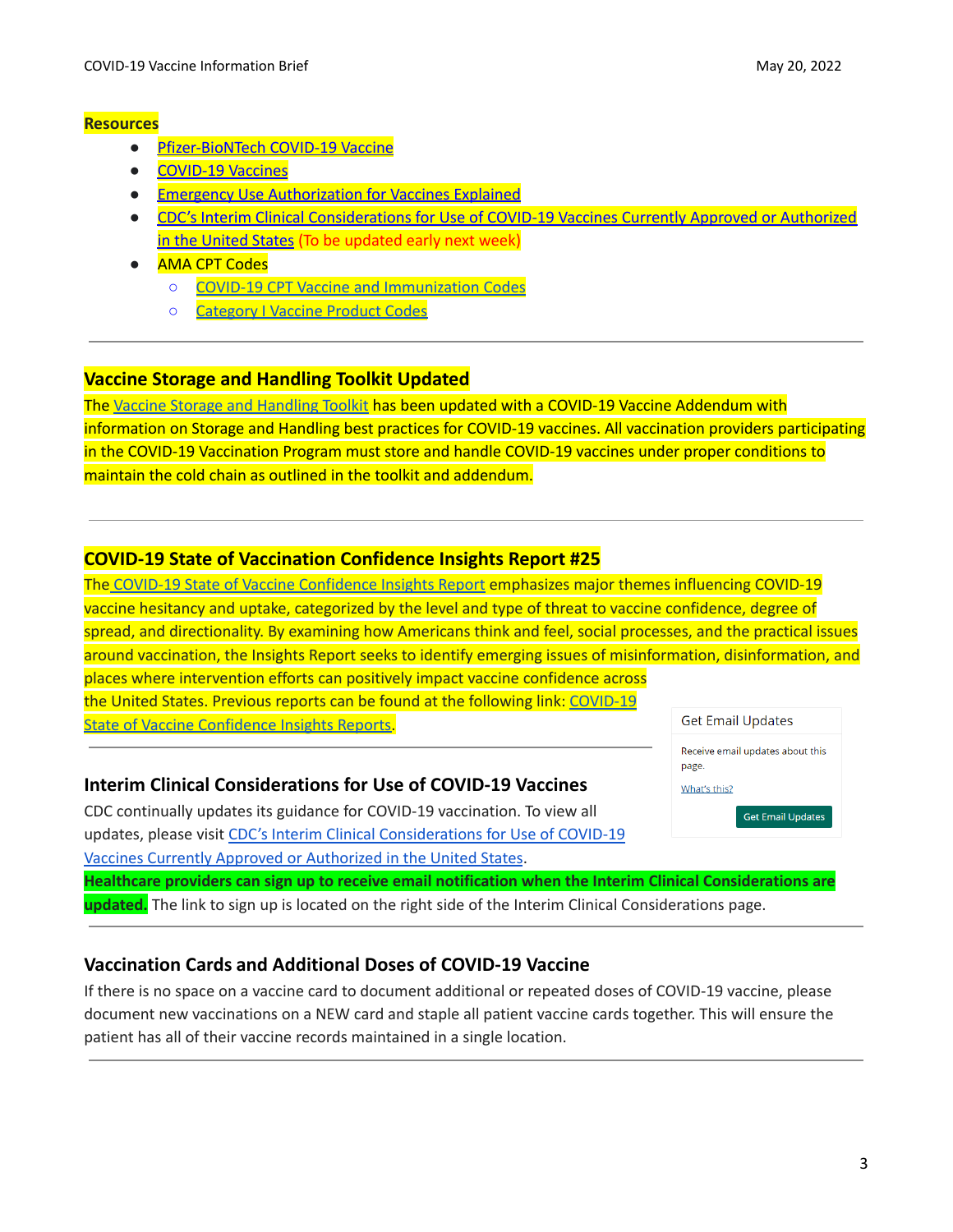# **Pfizer COVID-19 Vaccine Medical Updates on Current & Immunization Site Training**

At this time, the Medical Affairs team is continuing to educate providers on Purple, Gray, and Orange caps as well as medical updates. To access dates and links for upcoming training sessions, please visit: **[https://www.pfizermedicalinformation.com/en-us/medical-updates.](https://www.pfizermedicalinformation.com/medical-updates)**

### **Vaccine Expiration Date Resources**

Always be sure to check the manufacturer's website to obtain the most up-to-date expiration dates for COVID-19 vaccines. It is important for healthcare providers to update vaccine expiration dates in IRIS. Questions regarding IRIS vaccine inventory and adjusting expirations dates can be directed to the IRIS Helpdesk at 800-374-3958.

For EUA COVID-19 vaccines that do not have a final expiration date, the CDC has set an expiration date of **12/31/2069 to serve as a** *placeholder date***.** Such vaccines have a dynamic expiration date, which can change over time as additional stability data become available. This placeholder date, which is far in the future, is intended to serve as a prompt for the provider to check the latest expiry information on the manufacturer's website. **It is important for healthcare providers to update vaccine expiration dates in IRIS.**

### **The Pfizer COVID-19 vaccine**:

It is important for all healthcare providers to double check all shelf life extensions for all Pfizer products. Pfizer does not have an expiration date look up tool for these vaccines. The date on the label is **NOT** the expiration date for the GRAY and ORANGE cap vials, instead, each vial has the lot number and date of manufacture printed on the label. Pfizer does provide guidance for expiration dates on their [website](https://www.cvdvaccine-us.com/)**.**

- \*Regardless of storage condition, **GRAY CAP** and **ORANGE CAP** vaccine vials should not be used after 12months from the **date of manufacture** printed on the vial and cartons.
- †The **PURPLE CAP** vaccine vials should not be used past the 12-month expiry. For vials with expiry dates of October 2021 through March 2022, the printed date on the label/carton reflects 6-month expiry. For vials with expiry dates of July 2022 through November 2022, the printed date on the label/carton reflects 9-month expiry. The vaccine should not be used past the 12-month (updated) expiry date in the table below.

### **Resources for Pfizer COVID-19 vaccine:**

- FDA [COVID-19](https://www.fda.gov/emergency-preparedness-and-response/coronavirus-disease-2019-covid-19/covid-19-vaccines) Vaccine Page (Page will be updated with latest EUA changes)
- EUA Fact Sheet for [Vaccination](https://labeling.pfizer.com/ShowLabeling.aspx?id=14471&format=pdf) Providers (12 years of age and older), DILUTE BEFORE USE, Purple Cap
- EUA Fact Sheet for [Vaccination](https://labeling.pfizer.com/ShowLabeling.aspx?id=16072&format=pdf) Providers (12 years of age and older), DO NOT DILUTE, Gray Cap
- **EUA Fact Sheet for [Vaccination](https://labeling.pfizer.com/ShowLabeling.aspx?id=16073&format=pdf) Providers (5-11 years of age), DILUTE BEFORE USE, Orange Cap**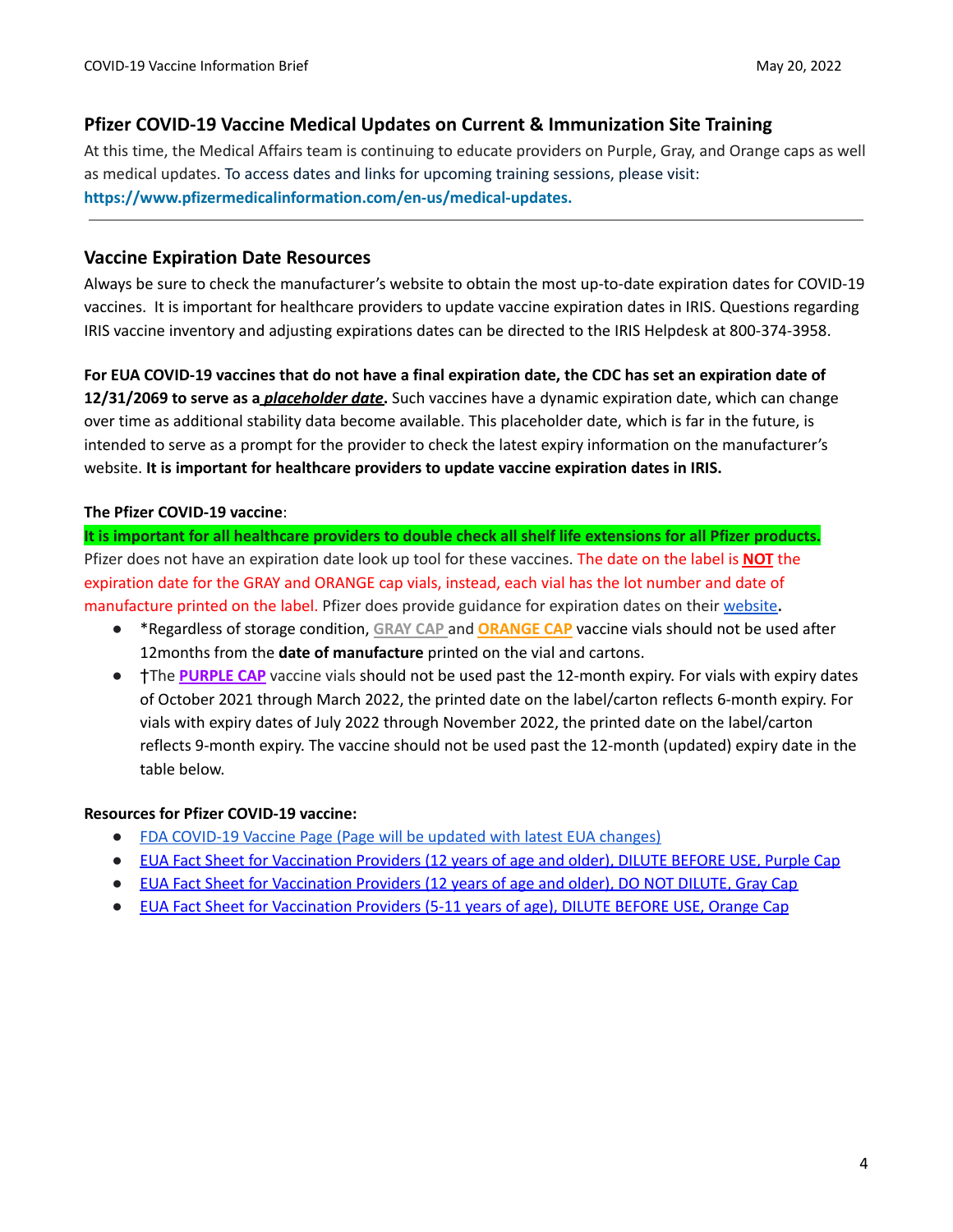| <b>Expiry information for Ages 5 through 11</b><br><b>DILUTE BEFORE USE Orange Cap presentation*</b><br>and Ages 12 years and older DO NOT DILUTE<br>Gray Cap presentation* |                      | <b>Expiry information for Ages 12 years and older</b><br><b>DILUTE BEFORE USE Purple Cap presentation!</b> |                            |
|-----------------------------------------------------------------------------------------------------------------------------------------------------------------------------|----------------------|------------------------------------------------------------------------------------------------------------|----------------------------|
| <b>Printed Manufacturing Date</b>                                                                                                                                           | 12-Month Expiry Date | <b>Printed Expiry Date</b>                                                                                 | <b>Updated Expiry Date</b> |
| 06/2021                                                                                                                                                                     | 31-May-2022          | 10/2021                                                                                                    | 30-Apr-2022                |
| 07/2021                                                                                                                                                                     | 30-Jun-2022          | 11/2021                                                                                                    | 31-May-2022                |
| 08/2021                                                                                                                                                                     | 31-Jul-2022          | 12/2021                                                                                                    | 30-Jun-2022                |
| 09/2021                                                                                                                                                                     | 31-Aug-2022          | 01/2022                                                                                                    | 31-Jul-2022                |
| 10/2021                                                                                                                                                                     | 30-Sep-2022          | 02/2022                                                                                                    | 31-Aug-2022                |
|                                                                                                                                                                             |                      | 03/2022                                                                                                    | 30-Sept-2022               |
| 11/2021                                                                                                                                                                     | 31-0ct-2022          | 07/2022                                                                                                    | 31-0ct-2022                |
| 12/2021                                                                                                                                                                     | 30-Nov-2022          | 08/2022                                                                                                    | 30-Nov-2022                |
| 01/2022                                                                                                                                                                     | 31-Dec-2022          | 09/2022                                                                                                    | 31-Dec-2022                |
| 02/2022                                                                                                                                                                     | $31 - Jan - 2023$    | 10/2022                                                                                                    | $31 - Jan - 2023$          |
| 03/2022                                                                                                                                                                     | 28-Feb-2023          | 11/2022                                                                                                    | 28-Feb-2023                |

**Janssen COVID-19 vaccine:** The expiration date is NOT printed on the vaccine vial or carton. To determine the expiration date:

- Scan the QR code located on the outer carton, or
- Call 1-800-565-4008, or
- Go to [www.vaxcheck.jnj/](http://www.vaxcheck.jnj/)

#### **Moderna COVID-19 vaccine:**

The expiration date is NOT printed on the vaccine vial or carton. To determine the expiration date:

- Scan the QR code located on the outer carton, or
- Go to [www.modernatx.com/covid19vaccine-eua/](http://www.modernatx.com/covid19vaccine-eua/)

CDC's COVID-19 Vaccine [Expiration](https://www.cdc.gov/vaccines/covid-19/downloads/expiration-tracker.pdf) Date Tracking Tool can help providers keep track of the expiration date by lot number.

#### **COVID-19 Vaccine Administration Dashboard**

Reporting of vaccination data to the COVID-19 Vaccine [Administration](https://idph.iowa.gov/Emerging-Health-Issues/Novel-Coronavirus/COVID-19-Reporting) Dashboard and DOMO will transition to monthly as of May 3, 2022. Additional data outside of these monthly timeframes will not be available.